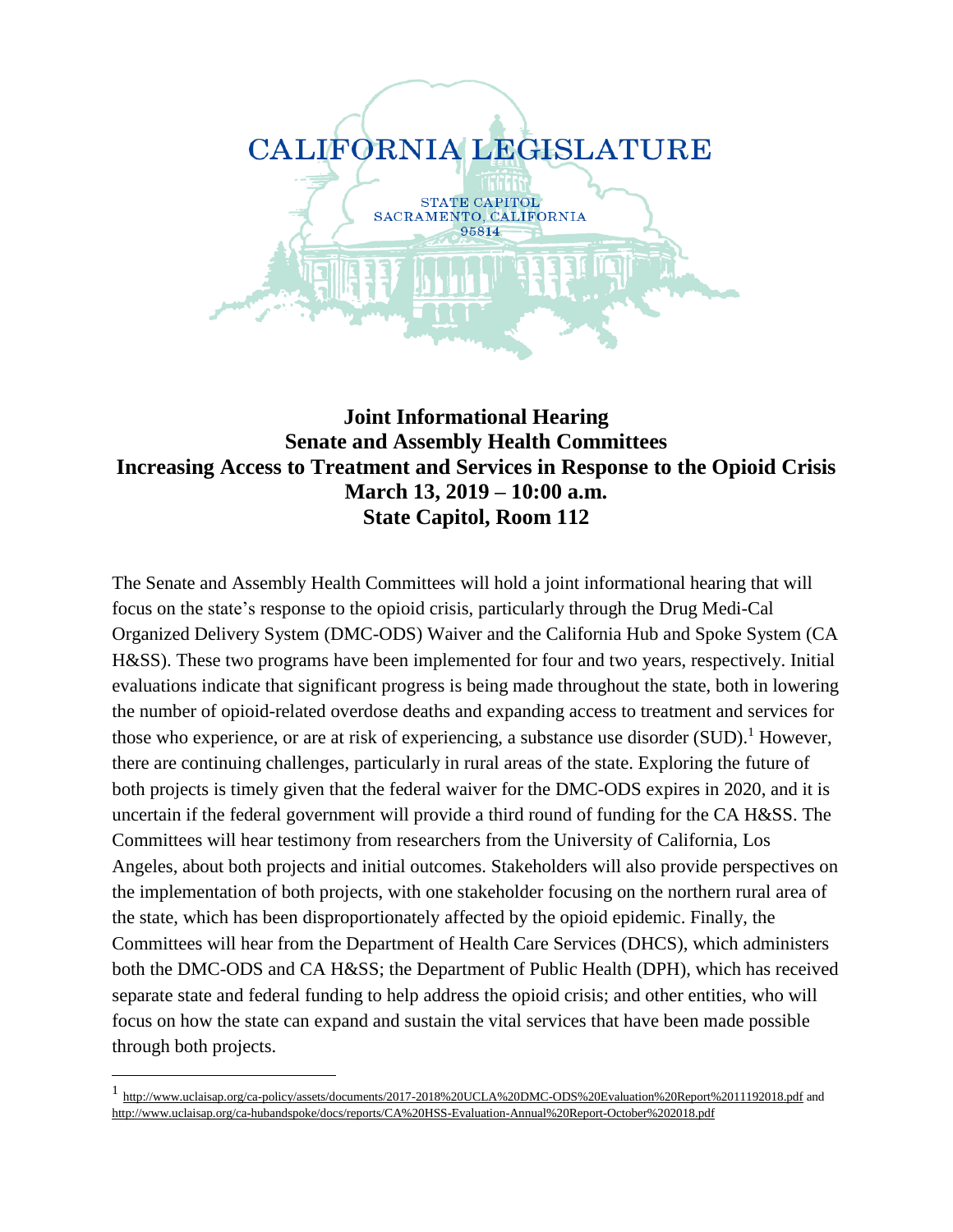# **Background**

The opioid epidemic continues to be a national crisis. While general rates of opioid-related overdoses and deaths have been lower in California compared to the rest of the nation, some areas of the state, particularly the rural regions, are experiencing rates that are higher than the overall overdose and death rates of some of the hardest hit areas in the nation.

According to the DPH California Opioid Overdose Surveillance Dashboard, in 2017, there were 2,196 overdose deaths related to all opioids, with 429 overdose deaths related to fentanyl. That same year, there were 4,281 emergency department visits related to opioid overdoses (excluding heroin). The statewide overdose death rate in 2017 was 5.23 per 100,000 residents. However, rural counties experienced as high as almost five times the rate of the statewide average per 100,000 residents: Modoc (23.58); Humboldt (21.03); Mendocino (19.34); Lake (17.02); Shasta (14.06); Lassen (13.91); Yuba (13.15); Del Norte (12.65); Siskiyou (9.97); and, Ventura (9.80). Certain races/ethnicities were also disproportionately affected by opioid-related overdose death rates in 2017. For example, the Native-American population experienced a death rate of 17.59 per 100,000 residents, more than double the rate compared to white (8.90); black (5.77); Latino (3.14); and, Asian (0.97) populations. Additionally, while opioid deaths have historically been highest in the 45-60 year old age group, recent data reflect the second hardest hit group to experience overdose deaths in 2017 is the 25-29 year old age group, which is attributed to the increased presence of fentanyl in California.

In 2017, Californians received about 21.8 million opioid prescriptions. Opioids are a class of narcotic drugs that include medications such as hydrocodone, oxycodone, morphine, and codeine. Taken as prescribed, opioids can be used to manage pain safely and effectively. However, opioids may also produce other effects. According to the National Institute on Drug Abuse (NIDA), some individuals experience a euphoric response to opioid medications since these drugs affect the regions of the brain involving reward response. NIDA states that those who abuse opioids may seek to intensify their experience by taking the drug in ways other than those prescribed. For example, OxyContin is an oral medication used to treat moderate to severe pain through a slow, steady release of the opioid. However, people may crush or dissolve the drug in order to snort or inject it, thereby increasing the risk for serious medical complications. According to DPH, in the past, opioids were prescribed to relieve acute, short-term pain. Today, they are increasingly being used for long-term, chronic pain management which can contribute to addiction and, can lead to long term health consequences, including limitations in daily activity, impaired driving, mental health problems, trouble breathing, overdose, and death.

According to the federal Department of Health and Human Services, from January 2017 through August 2018, the amount of opioids prescribed in the nation dropped by 21%. During the same time, the number of prescriptions filled for naloxone hydrochloride (naloxone, a federally approved medication to reverse opiate overdose) increased by 264%, and the number of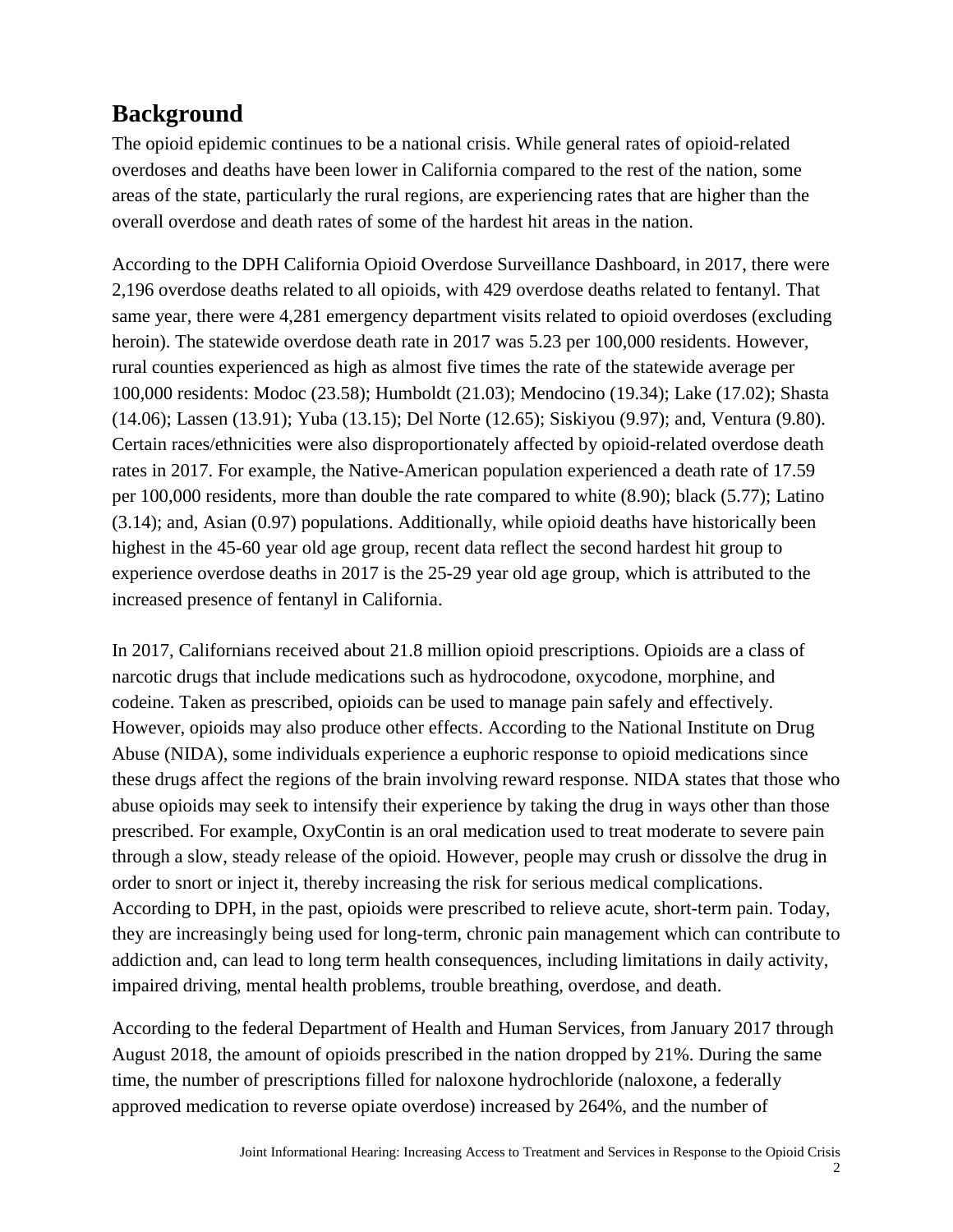prescriptions for buprenorphine (one form of medication federally approved for use in medication-assisted treatment [MAT] for opioid addiction) rose 16%.

# **DMC-ODS Waiver**

According to DHCS, the DMC-ODS is a five-year pilot program approved by the Centers for Medicare and Medicaid Services (CMS) in 2015 under the Section 1115 Bridge to Reform Demonstration Waiver to test a new method for the organized delivery of health care services for Medi-Cal-eligible individuals with an SUD. Elements of the DMC-ODS include providing a continuum of care modeled after the American Society of Addiction Medicine (ASAM) criteria for SUD treatment services; increased control and accountability; greater administrative oversight; utilization controls to improve care and efficient use of resources; evidence-based practices in SUD treatment; and, increased coordination with other systems of care.

"Continuum of care" refers to a treatment system in which clients enter treatment at a level appropriate to their needs and then step up to more intense treatment, or down to less intense treatment, as needed. These levels should be thought of not as discrete levels of care but rather as points in a continuum of treatment services. ASAM criteria established five main levels in a continuum of care for SUD treatment:

- Level 0.5: Early intervention services;
- Level 1: Outpatient services;
- Level 2: Intensive outpatient/partial hospitalization services (Level 2 is subdivided into levels 2.1 and 2.5);
- Level 3: Residential/Inpatient services (Level 3 is subdivided into levels 3.1, 3.3, 3.5, and 3.7); and,
- Level 4: Medically managed intensive inpatient services.

In addition to the levels of care described by ASAM, outpatient treatment can be broken down into four sequential stages that clients work through, regardless of the level of care at which they enter treatment: 1) treatment engagement; 2) early recovery; 3) maintenance; and 4) community support.

After the initial approval of the five-year pilot program, which expires in 2020, counties could opt in to the DMC-ODS by submitting an implementation plan for approval by DHCS and CMS. After approval of a plan, a county contracts with DMC-certified providers or offers countyoperated services to provide all services available through the DMC-ODS. Counties are also permitted to contract with managed care plans to offer services to beneficiaries. In addition to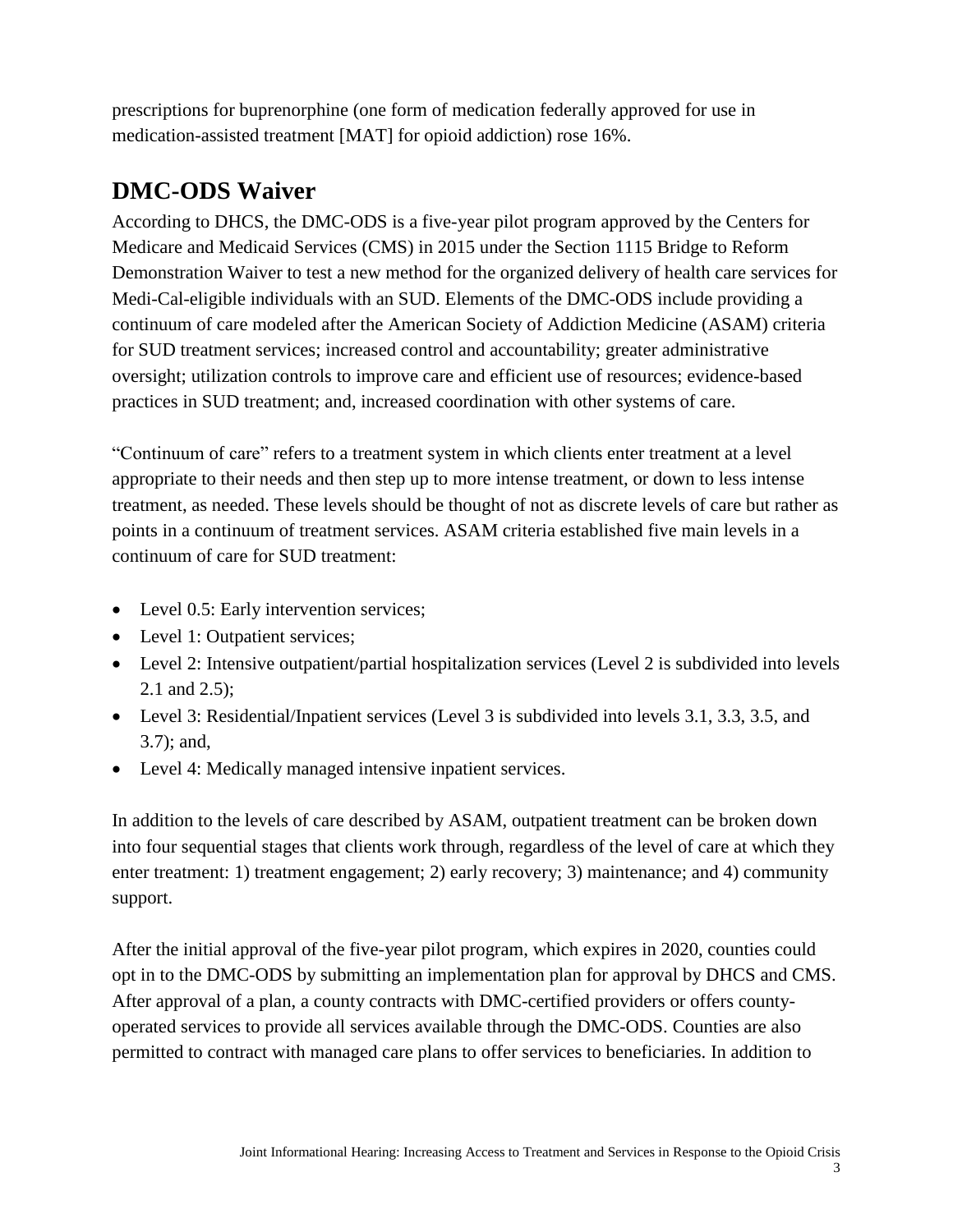standard DMC benefits<sup>2</sup>, counties that opt into the program are required to provide, among other requirements: recovery services to support an individual's recovery efforts, including counseling, education and job skills, and linkages to housing, transportation, and case management services; comprehensive assessment and periodic reassessment, referral services, and patient advocacy, such as linkages to physical and mental health care; and, physician consultation services, which are provided to DMC-certified physicians who seek expert advice on designing treatment plans for complex cases involving DMC-ODS beneficiaries.

According to the California Health Care Foundation (CHCF), as of December 2018, 40 of California's 58 counties had submitted implementation plans to participate in the DMC-ODS. The following 22 counties are now providing services: Alameda, Contra Costa, Imperial, Los Angeles, Marin, Merced, Monterey, Napa, Nevada, Orange, Placer, Riverside, San Bernardino, San Diego, San Francisco, San Joaquin, San Luis Obispo, San Mateo, Santa Barbara, Santa Clara, Santa Cruz, Ventura, and Yolo. CHCF states that currently participating counties represent 75% of the state's Medi-Cal population, and that once all 40 counties begin providing services, nearly 97% of Medi-Cal beneficiaries will have access to DMC-ODS services. Of the 22 counties currently providing services, none are among those identified as having overdose and death rates of up to five times above the statewide average. The 18 counties that have not yet opted into the DMC-ODS are: Amador, Alpine, Butte, Calaveras, Colusa, Del Norte, Glenn, Inyo, Lake, Madera, Mariposa, Mono, Plumas, Sierra, Sutter, Tehama, Tuolumne, and Yuba.

#### **CA H&SS**

 $\overline{a}$ 

The federal government has responded to the opioid crisis by awarding billions of dollars since 2017 in the form of opioid-related grants to states to support a comprehensive response to the epidemic and to expand access to treatment and recovery support services.

California has received two grants that are administered by DHCS. The State Targeted Response (STR) to the Opioid Crisis grant was received in 2017 for a period between May 2017 and April 2019. The \$90 million STR grant supports DHCS's MAT Expansion Project 1.0, which includes the CA H&SS, the Tribal MAT project, and various prevention and treatment activities. The State Opioid Response (SOR) grant was received in 2018 for a period between September 2018 and September 2020. The \$140 million SOR grant supports DHCS's MAT Expansion Project  $2.0<sup>3</sup>$  which includes increasing access to MAT, reducing unmet treatment need, and reducing opioid-related overdose deaths through prevention, treatment, and recovery services.

 $^2$  DMC is a benefit available to all Medi-Cal-eligible individuals who have an SUD diagnosis. Available services include: narcotic treatment program services; outpatient drug-free treatment services; individual and group counseling; day care habilitative services, perinatal residential SUD services, and naltrexone treatment services. Per state regulations, room and board are prohibited from being reimbursable through DMC.

<sup>3</sup> [https://www.dhcs.ca.gov/services/Documents/MAT2.0\\_SAC.pdf](https://www.dhcs.ca.gov/services/Documents/MAT2.0_SAC.pdf)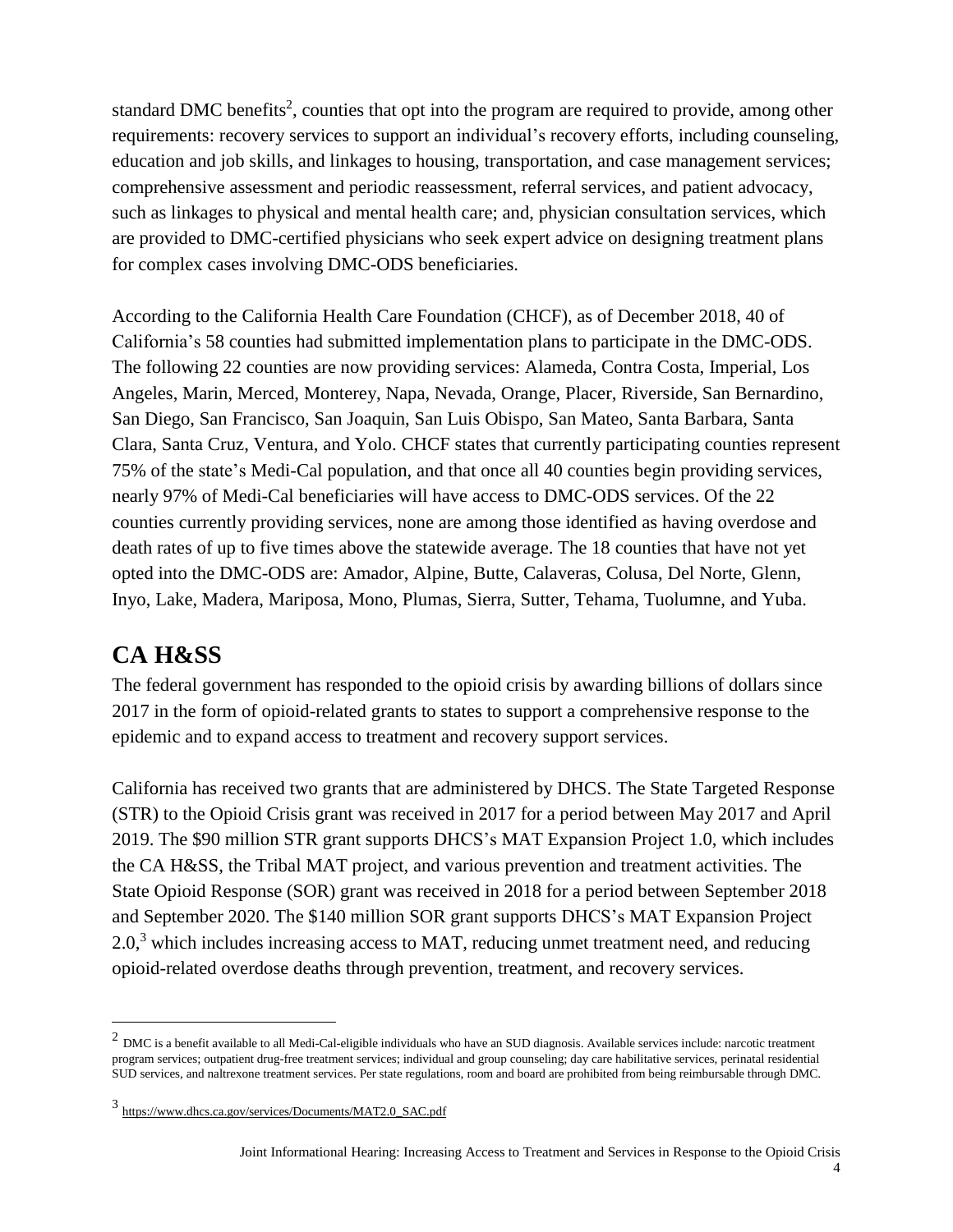According to DHCS, the CA H&SS is a way to improve, expand, and increase access to MAT services throughout the state, particularly in rural regions that have historically lacked SUD services and that have experienced the highest opioid-related overdose rates. The CA H&SS helps to increase the total number of physicians, physician assistants, and nurse practitioners prescribing buprenorphine (those who have received a federal Drug Addiction Treatment Act of 2000 [DATA 2000] waiver<sup>4</sup>), which increases the availability of MAT services for those with SUDs.

All "hubs" are current DHCS-licensed Narcotic Treatment Programs (NTPs) or Medication Units (MUs), serving as the specialized addiction centers of expertise, and work closely with other clinical service providers that serve as the "spokes" to build a treatment network that meets community needs. Patients are able to move between hubs and spokes based on clinical severity. Hubs are generally responsible for outreach, treatment services, data collection and performance measures, reports, evaluation, training, invoices, and subcontracting. Spokes consist of either a federally waivered prescriber who prescribes and/or administers buprenorphine, or one or more federally waivered prescribers and a MAT team that consists of a licensed health practitioner and/or licensed behavioral health professional to perform duties that do not require a prescribing license. Spokes provide ongoing care for patients with milder SUDs, managing both induction and maintenance, and have access to a dedicated MAT team. Spokes can refer more complex patients to the hub in their region to stabilize patients. NTPs and MUs cannot operate as spokes.

The CA H&SS was modeled after a successful program in Vermont. According to DHCS, utilizing regionalized Learning Collaboratives, ongoing training, and mentorship opportunities will ensure that the CA H&SS addresses the opioid crisis through a collaborative effort of stakeholders to achieve the primary goals of preventing overdose and treating SUDs as a chronic disease while improving access to MAT services in both rural and urban regions by increasing the availability and utilization of buprenorphine statewide.

### **Prescription Opioid Misuse and Overdose Prevention Workgroup**

DPH and several state partners convened the Prescription Opioid Misuse and Overdose Prevention (POMOP) Workgroup in the spring of 2014. This workgroup is currently exploring opportunities to improve collaboration and expand joint efforts among state entities and other partners working to address the opioid epidemic. Initial workgroup discussions have focused on information sharing about existing efforts and roles, identification of challenges, and potential opportunities for partnership. Participants in the workgroup include: DPH, DHCS, California Health and Human Services Agency, Department of Education, California Conference of Local Health Officers, CHCF, County Health Executives Association of California, Emergency

<sup>4&</sup>lt;br><https://www.samhsa.gov/medication-assisted-treatment/training-materials-resources/buprenorphine-waiver>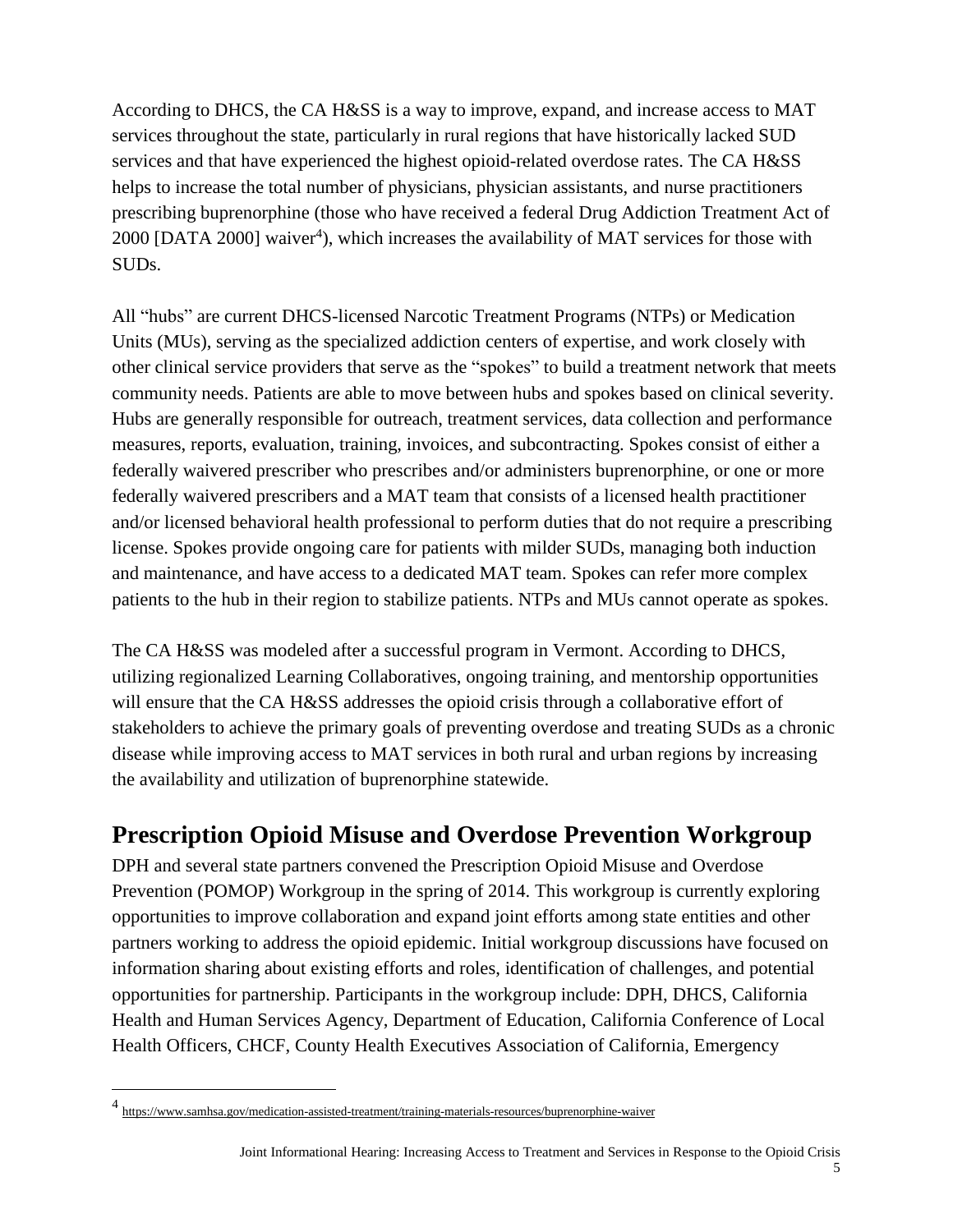Medical Services Authority, Department of Motor Vehicles, Department of Corrections and Rehabilitation, Covered California, Department of Justice, Department of Managed Health Care, Division of Workers Compensation, CalPERS, the Office of Statewide Health Planning and Development, UC Davis Medical Center, United States Health and Human Services Agency, Drug Enforcement Administration, California Board of Nursing, California Board of Pharmacy (BOP), Dental Board of California, and Medical Board of California (MBC). In September 2015, DPH announced that the federal Centers for Disease Control and Prevention (CDC) awarded more than \$3.7 million over four years to enhance the state's multi-agency effort to prevent deaths and injuries caused by opioid misuse. Specifically, the grant to DPH was intended to improve safe prescribing of opioid painkillers. California was one of only 16 states to receive the prevention-strategy funding from the CDC.

In March 2017, DPH sent a letter to health care providers offering resources in addressing issues with prescribing opioids to patients, including strategies for assisting high-risk patients, local addiction recovery resources, and opioid prescribing guidelines. DPH recommended that providers work with patients who may already be showing signs of addiction. Some recommendations included weaning patients off higher opioid doses and maintaining communication with them. DPH also recommended referring patients to treatment programs and considering treatment options other than opioids for pain. These recommendations are similar to guidelines recommended by the CDC and the MBC, which released revised prescribing guidelines in November 2014.<sup>5</sup> Although primarily intended to address the use of opioids in the long-term treatment of chronic pain, the guidelines briefly discussed opioid use for acute pain, stating that opioid medications should only be used for treatment of acute pain when the severity of the pain warrants that choice and after determining that other non-opioid pain medications or therapies likely will not provide adequate pain relief. When opioid medications are prescribed for treatment of acute pain, the number dispensed should be for a short duration and no more than the number of doses needed based on the usual duration of pain severe enough to require opioids for that condition. Long and intermediate duration-of-action opioids or extended-release/longacting opioids should not be used for treatment of acute pain, including post-operative pain, except in situations where monitoring and assessment for adverse effects can be conducted. The MBC guidelines also referenced the American College of Emergency Physicians recommendations that emergency department patients with acute back pain or chronic noncancer pain only be given opioids when indicated and in the lowest practical does for a limited duration (generally less than a week), and that the prescriber should consider the patient's risk for opioid misuse, abuse, or diversion.

<sup>5</sup> [http://www.mbc.ca.gov/Licensees/Prescribing/Pain\\_Guidelines.pdf](http://www.mbc.ca.gov/Licensees/Prescribing/Pain_Guidelines.pdf)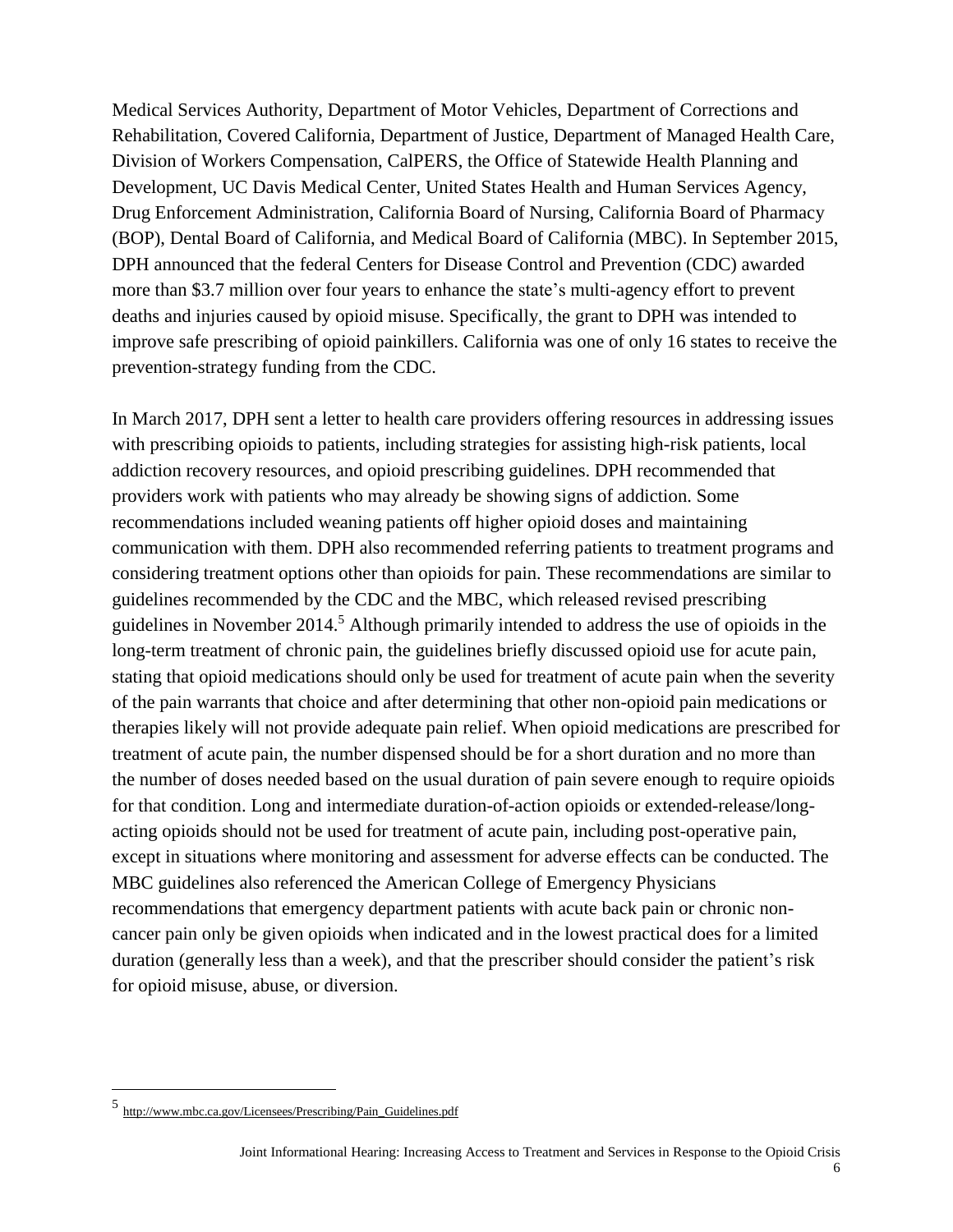In the 2016 guidelines for prescribing opioids for chronic pain,<sup>6</sup> the CDC reported that an estimated 20% of patients presenting to physician offices with non-cancer pain symptoms or pain-related diagnoses (including acute and chronic pain) received an opioid prescription. In 2012, health care providers nationally wrote 259 million prescriptions for opioid pain medication, enough for every adult in the U.S. to have an opioid prescription. The CDC states that rates of opioid prescribing vary greatly across states in ways that cannot be explained by the underlying health status of the population, highlighting the lack of consensus among clinicians on how to use opioid pain medication. These guidelines highlight scientific research that has identified high-risk prescribing practices that have contributed to the overdose epidemic, such as high-dose prescribing, overlapping opioid and benzodiazepines, and extended-release/longacting opioids for acute pain. Similar to DPH's letter to providers/prescribers, the CDC guidelines recommend when opioids are used for acute pain clinicians should prescribe the lowest effective dose of immediate-release opioids and should prescribe no greater quantity than needed for the expected duration of pain severe enough to require opioids. The guidelines suggest that three days or less is often sufficient, and that more than seven days will rarely be needed. The CDC guidelines also suggest that clinicians should incorporate into the management plan strategies to mitigate risk, including considering offering naloxone when factors that increase risk for opioid overdose are present, such as history of overdose, history of an SUD, higher opioid doses, and concurrent benzodiazepine use. For pregnant women, the guidelines suggest that clinicians and patients together carefully weigh risks and benefits when initiating opioid therapy for chronic pain during pregnancy. Both CDC and MBC guidelines are nonspecific as to prescribing recommendations for youth, and, in fact, the CDC states the recommendations in their guidelines are intended for patients 18 years of age and older.

# **Legislative Action**

Over the past several years, the Legislature has introduced a myriad of bills to help address the opioid crisis in California. These bills range from licensing and treatment requirements to prescription drug misuse and overdose prevention and safe storage issues. A sampling of the bills enacted follows:

- AB 395 (Bocanegra, Chapter 223, Statutes of 2017), modified among other things, the specific controlled substances authorized for use in narcotic replacement therapy to include MAT.
- AB 1751 (Low, Chapter 478, Statues of 2018), provided a framework for the Controlled Substance Utilization Review and Evaluation Systems' Prescription Drug Monitoring Program to connect with other states that comply with California's patient privacy and data security standards.

<sup>6</sup> <https://www.cdc.gov/drugoverdose/prescribing/guideline.html>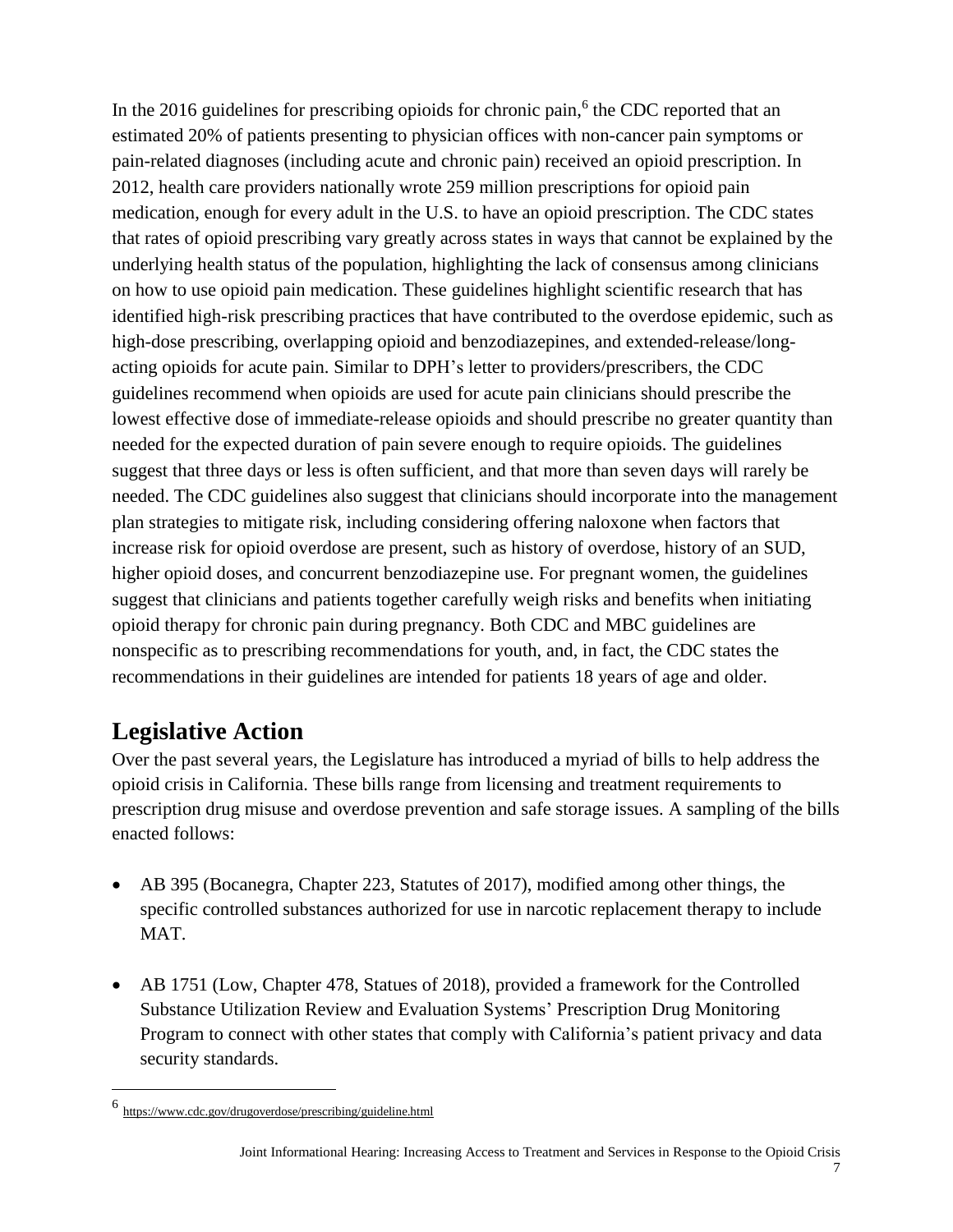- AB 2086 (Gallagher, Chapter 274, Statutes of 2018), allowed prescribers of controlled substances to review a list of patients for whom they are listed as being the prescriber.
- AB 2256 (Santiago, Chapter 259, Statutes of 2018), authorized a pharmacy or wholesaler to furnish naloxone or other opioid antagonists to law enforcement agencies, under specified conditions.
- AB 2487 (McCarty, Chapter 301, Statutes of 2018), added opioid addiction training as a continuing medical education requirement for certain physicians in order to increase the availability of buprenorphine treatment.
- AB 2760 (Wood, Chapter 324, Statutes of 2018), required a prescriber of opioids to offer a co-prescription of naloxone to a patient identified as being at risk for opioid-related overdose based on the presence of specified conditions.
- AB 2789 (Wood, Chapter 438, Statutes of 2018), required that by 2022 all prescriptions be submitted electronically, with limited exceptions.
- AB 2859 (Caballero, Chapter 240, Statutes of 2018), increased safe storage practice requirements to prevent access to prescription drugs in the home by children and adolescents.
- AB 1748 (Mayes, Chapter 557, Statutes of 2016), authorized school nurses and other trained personnel to use naloxone or another opioid antagonist to provide emergency medical aid to persons suffering, or reasonably believed to be suffering, from an opioid-related overdose. AB 1748 also authorized pharmacies to furnish naloxone, without a prescription, to a school district, county office of education, or charter school.
- AB 1535 (Bloom, Chapter 326, Statutes of 2014), authorized pharmacists to furnish naloxone without a prescription, pursuant to standardized procedures developed by the BOP and MBC.
- SB 823 (Hill, Chapter 781, Statutes of 2018), required DHCS to adopt the ASAM treatment criteria, or an equivalent evidence-based standard, as the minimum standard of care for DHCS-licensed adult alcoholism or drug abuse recovery or treatment facilities (RTFs).
- SB 992 (Hernandez, Chapter 784, Statutes of 2018) made various changes to current law for RTFs to improve client treatment and provide DHCS more oversight authority over RTFs.
- SB 1045 (Weiner and Stern, Chapter 845, Statutes of 2018), created in Los Angeles, San Diego, and San Francisco Counties, until January 1, 2024, a new conservatorship process for